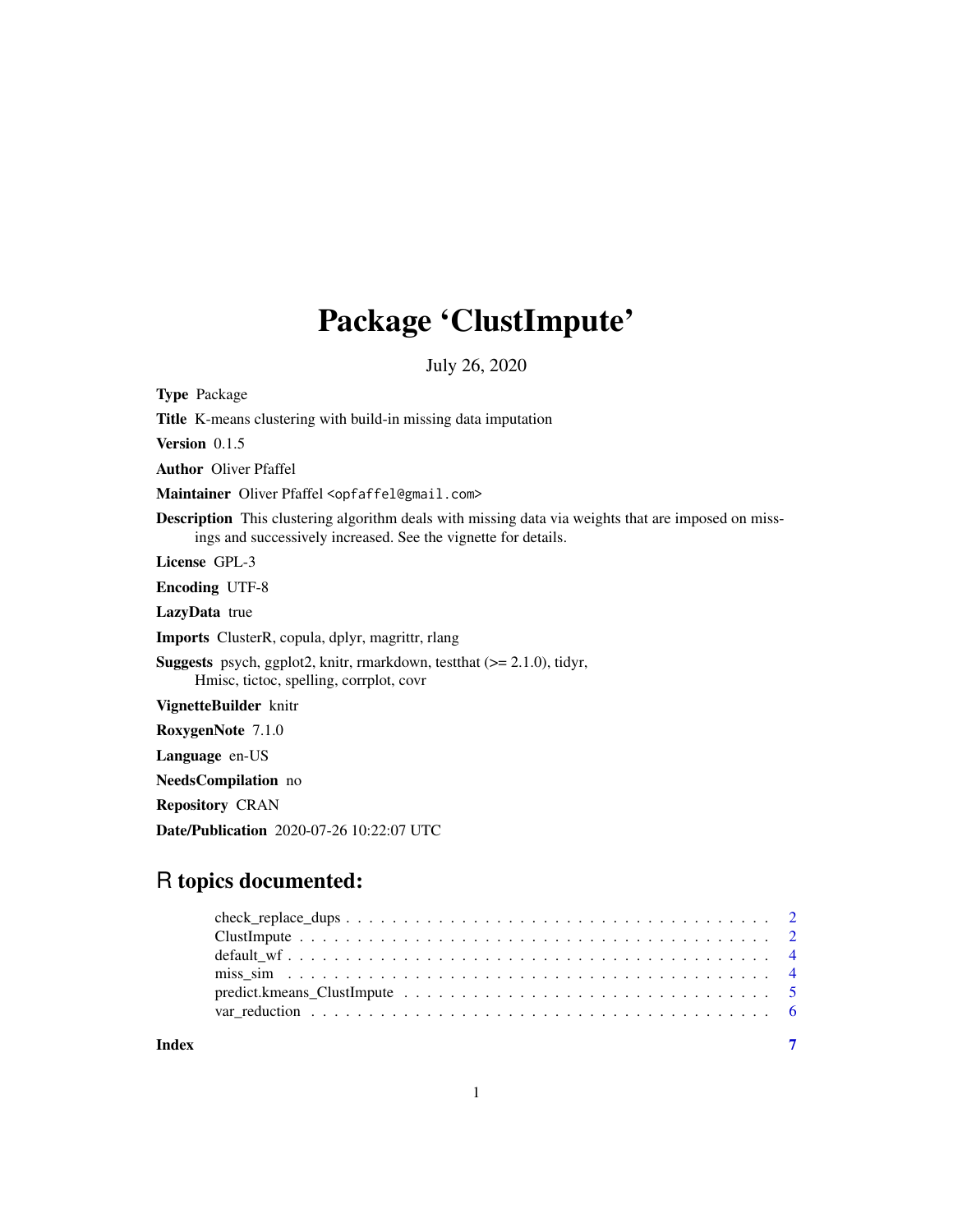<span id="page-1-0"></span>check\_replace\_dups *Check and replace duplicate (centroid) rows*

#### Description

Internal function of ClustImpute: check new centroids for duplicate rows and replace with random draws in this case.

#### Usage

check\_replace\_dups(centroids, X, seed)

#### Arguments

| centroids | Matrix of centroids                       |
|-----------|-------------------------------------------|
| X         | Underlying data matrix (without missings) |
| seed      | Seed used for random sampling             |

| ClustImpute | K-means clustering with build-in missing data imputation |  |
|-------------|----------------------------------------------------------|--|
|-------------|----------------------------------------------------------|--|

#### Description

Clustering algorithm that produces a missing value imputation using on the go. The (local) imputation distribution is defined by the currently assigned cluster. The first draw is by random imputation.

#### Usage

```
ClustImpute(
  X,
  nr_cluster,
  nr\_iter = 10,
  c_{\texttt{-steps}} = 1,
  wf = default_wf,n_{end} = 10,
  seed_nr = 150519,
  assign_with_wf = TRUE
\mathcal{E}
```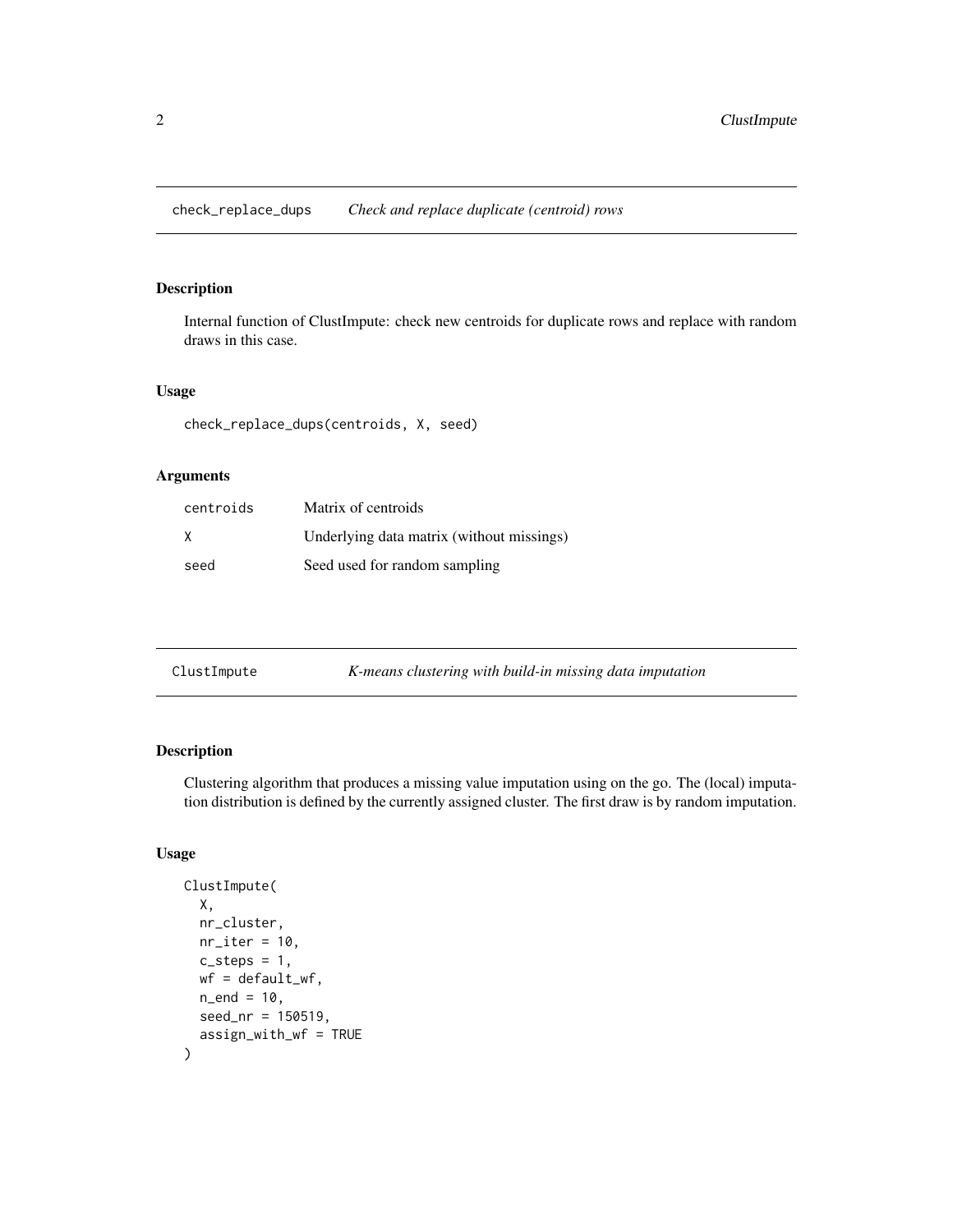#### ClustImpute 3

#### Arguments

| X                     | Data frame with only numeric values or NAs                                                                                                                       |
|-----------------------|------------------------------------------------------------------------------------------------------------------------------------------------------------------|
| nr_cluster            | Number of clusters                                                                                                                                               |
| $nr$ <sub>_iter</sub> | Iterations of procedure                                                                                                                                          |
| c_steps               | Number of clustering steps per iteration                                                                                                                         |
| wf                    | Weight function. linear up to n end by default                                                                                                                   |
| $n$ end               | Steps until convergence of weight function to 1                                                                                                                  |
| seed_nr               | Number for set.seed()                                                                                                                                            |
|                       | assign_with_wf Default is True. If set to False, then the weight function is only applied in the<br>centroid computation, but ignored in the cluster assignment. |

#### Value

complete\_data Completed data without NAs clusters For each row of complete\_data, the associated cluster centroids For each cluster, the coordinates of the centroids imp\_values\_mean Mean of the imputed variables per draw imp\_values\_sd Standard deviation of the imputed variables per draw

#### Examples

```
# Random Dataset
set.seed(739)
n <- 750 # numer of points
nr_other_vars <- 2
mat <- matrix(rnorm(nr_other_vars*n),n,nr_other_vars)
me<-4 # mean
x \leq c(\text{rnorm}(n/3, me/2, 1), \text{rnorm}(2*n/3, -me/2, 1))y \leq c(\text{rnorm}(n/3, 0, 1), \text{rnorm}(n/3, me, 1), \text{rnorm}(n/3, -me, 1))dat \leq cbind(mat, x, y)
dat<- as.data.frame(scale(dat)) # scaling
# Create NAs
dat_with_miss <- miss_sim(dat,p=.1,seed_nr=120)
```

```
# Run ClustImpute
res <- ClustImpute(dat_with_miss,nr_cluster=3)
```

```
# Plot complete data set and cluster assignment
ggplot2::ggplot(res$complete_data,ggplot2::aes(x,y,color=factor(res$clusters))) +
ggplot2::geom_point()
```

```
# View centroids
res$centroids
```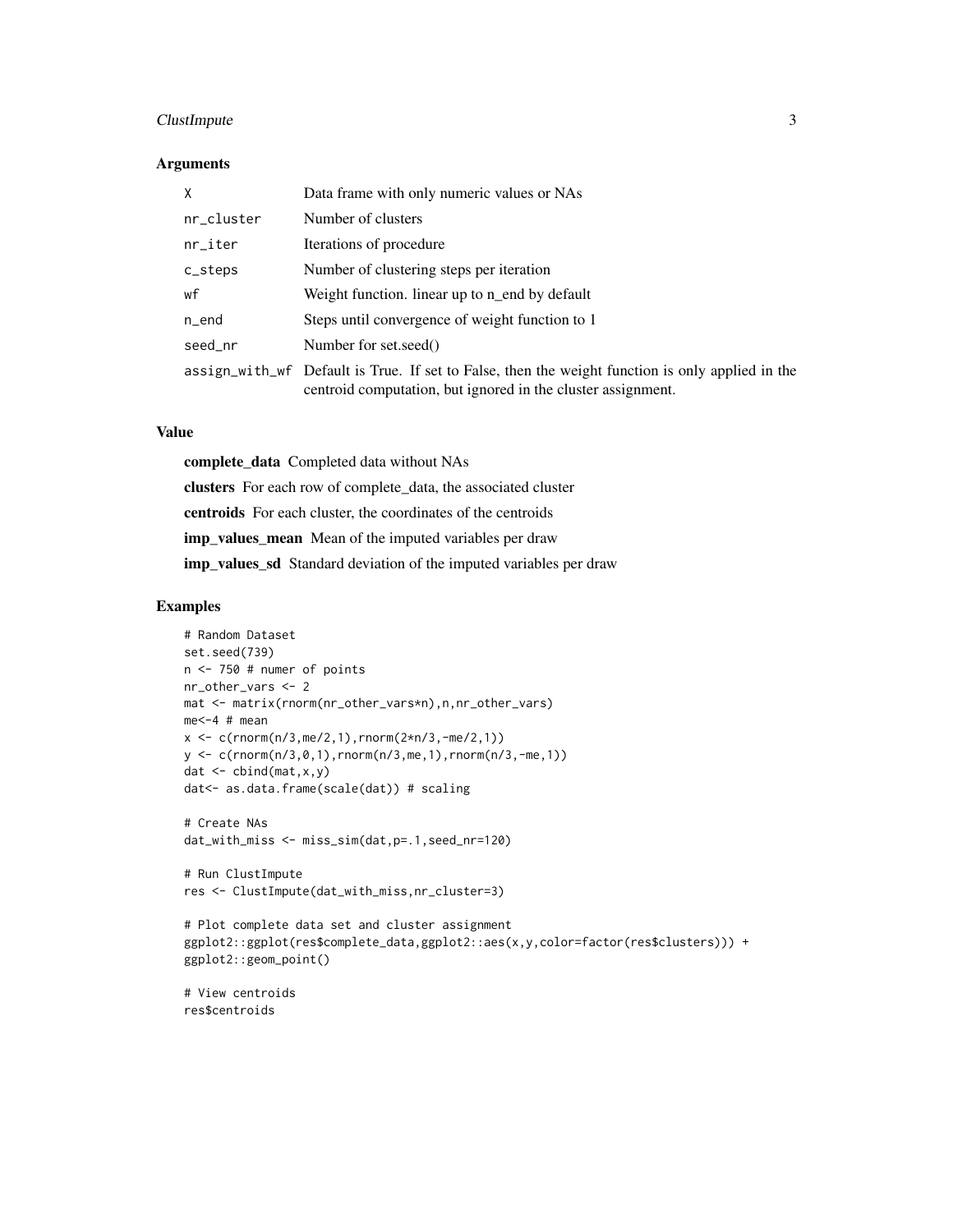<span id="page-3-0"></span>

#### Description

Default weight function. One minus the return value is multiplied with missing(=imputed) values. It starts with 1 and goes to 0 at n\_end.

#### Usage

default\_wf(n, n\_end = 10)

#### Arguments

| n     | current step                                    |
|-------|-------------------------------------------------|
| n_end | steps until convergence of weight function to 0 |

#### Value

value between 0 and 1

#### Examples

 $x < -0:20$ plot(x,1-default\_wf(x))

miss\_sim *Simulation of missings*

#### Description

Simulates missing at random using a normal copula to create correlations between the missing (type="MAR"). Missings appear in each column of the provided data frame with the same ratio.

#### Usage

 $miss\_sim(data, p = 0.2, type = "MAR", seed_nr = 123)$ 

#### Arguments

| dat     | Data frame with only numeric values                                                             |
|---------|-------------------------------------------------------------------------------------------------|
| p       | Fraction of missings (for entire data frame)                                                    |
| type    | Type of missingness. Either MCAR (=missing completely at random) or MAR<br>(=missing at random) |
| seed_nr | Number for set.seed()                                                                           |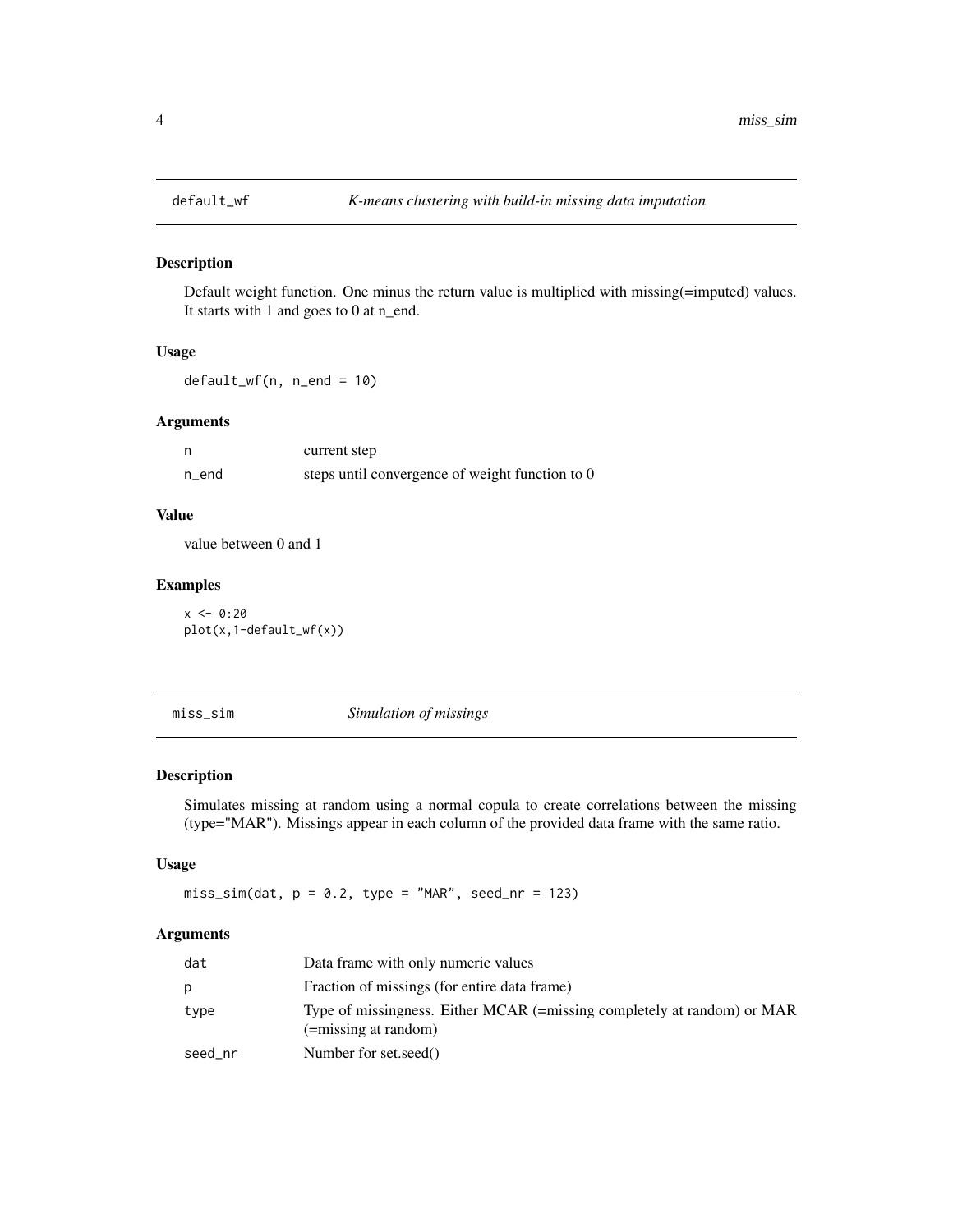#### <span id="page-4-0"></span>predict.kmeans\_ClustImpute 5

#### Value

data frame with only numeric values and NAs

#### Examples

```
data(cars)
cars_with_missings \leq miss_sim(cars, p = .2, seed_nr = 4)
summary(cars_with_missings)
```
predict.kmeans\_ClustImpute

*Prediction method*

#### Description

Prediction method

#### Usage

```
## S3 method for class 'kmeans_ClustImpute'
predict(object, newdata, ...)
```
#### Arguments

| object  | Object of class kmeans ClustImpute                                           |
|---------|------------------------------------------------------------------------------|
| newdata | Data frame                                                                   |
| $\cdot$ | additional arguments affecting the predictions produced - not currently used |

#### Value

integer value (cluster assignment)

#### Examples

```
# Random Dataset
set.seed(739)
n < -750 # numer of points
nr_other_vars <- 2
mat <- matrix(rnorm(nr_other_vars*n),n,nr_other_vars)
me<-4 # mean
x \leq c(\text{rnorm}(n/3, me/2, 1), \text{rnorm}(2*n/3, -me/2, 1))y \leq c(\text{rnorm}(n/3, 0, 1), \text{rnorm}(n/3, me, 1), \text{rnorm}(n/3, -me, 1))dat \leftarrow \text{cbind}(\text{mat}, x, y)dat<- as.data.frame(scale(dat)) # scaling
```

```
# Create NAs
dat_with_miss <- miss_sim(dat,p=.1,seed_nr=120)
```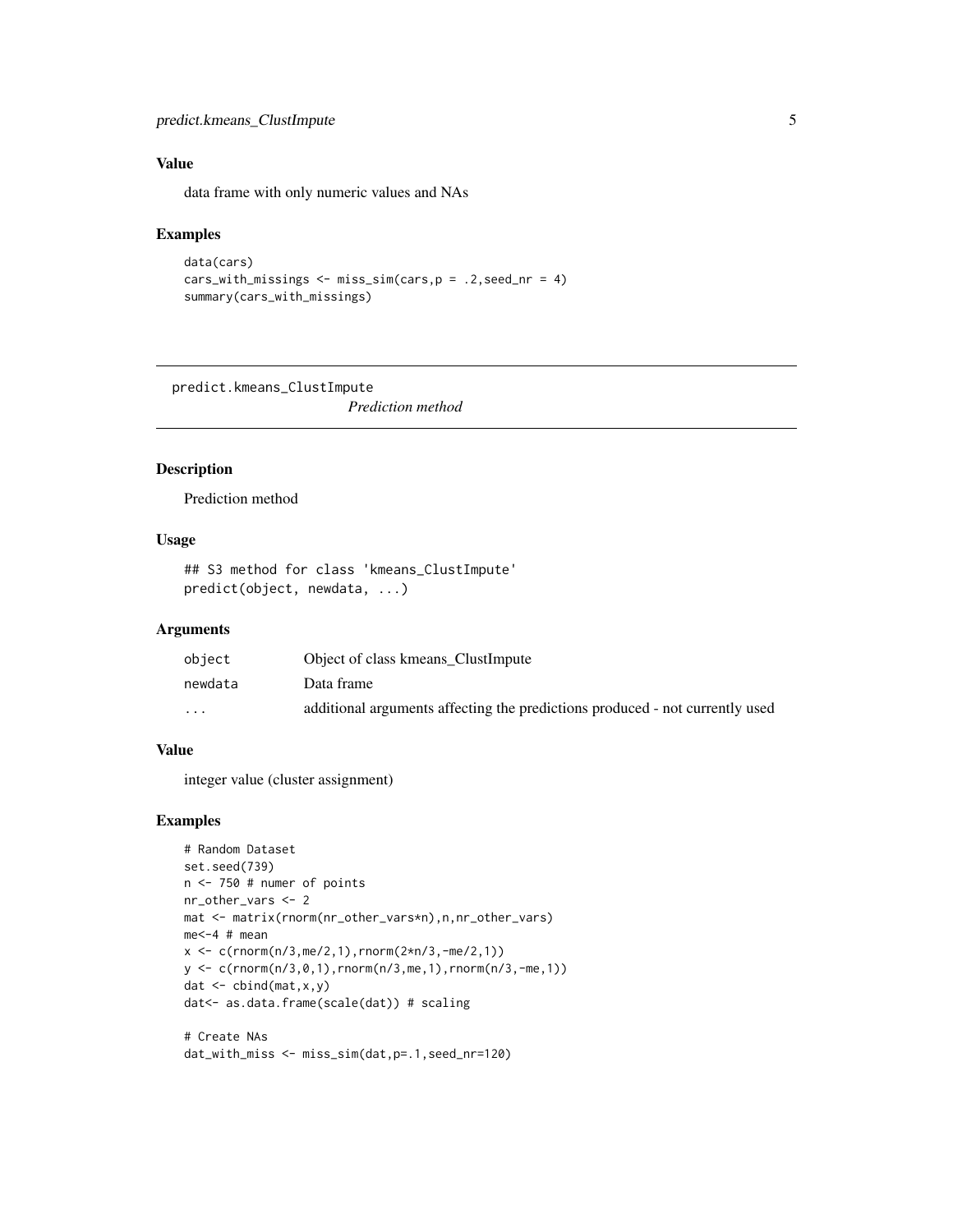```
res <- ClustImpute(dat_with_miss,nr_cluster=3)
predict(res,newdata=dat[1,])
```
var\_reduction *Reduction of variance*

#### Description

Computes one minus the ratio of the sum of all within cluster variances by the overall variance

#### Usage

```
var_reduction(clusterObj)
```
#### Arguments

clusterObj Object of class kmeans\_ClustImpute

#### Value

integer value typically between 0 and 1

#### Examples

```
# Random Dataset
set.seed(739)
n <- 750 # numer of points
nr_other_vars <- 2
mat <- matrix(rnorm(nr_other_vars*n),n,nr_other_vars)
me<-4 # mean
x <- c(rnorm(n/3,me/2,1),rnorm(2*n/3,-me/2,1))
y \leq c(\text{rnorm}(n/3, 0, 1), \text{rnorm}(n/3, me, 1), \text{rnorm}(n/3, -me, 1))dat \leftarrow \text{cbind}(\text{mat}, x, y)dat<- as.data.frame(scale(dat)) # scaling
```

```
# Create NAs
dat_with_miss <- miss_sim(dat,p=.1,seed_nr=120)
```

```
res <- ClustImpute(dat_with_miss,nr_cluster=3)
var_reduction(res)
```
<span id="page-5-0"></span>